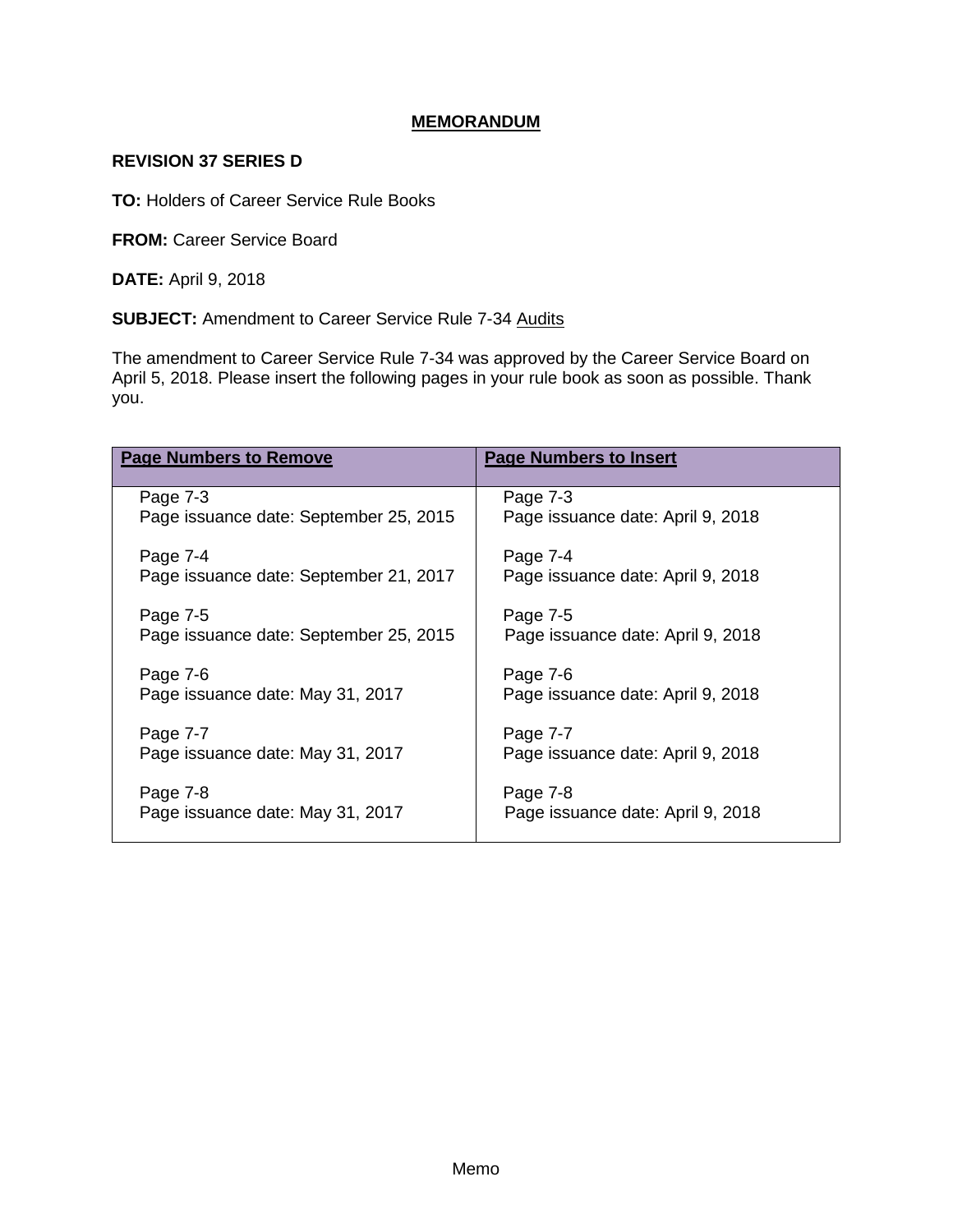# 7-22 Changes to Classification Specifications

Changes to classification specifications that do not involve changing classification titles and/or attendant pay rates do not require City Council approval, and may be made by the OHR Executive Director without a public hearing before the Board.

## Section 7-30 Classification of Positions

## 7-31 Responsibility for the Establishment of Positions and Assignment of Duties

Appointing authorities may initiate the creation of new positions and have the responsibility to assign duties to such positions. Appointing authorities may also change duties that are assigned to positions under their authority regardless of whether those positions are filled or vacant. Duty assignments may be temporary or regular, incidental or essential, and may include changes in location of work and changes in equipment and tools.

## 7-32 Allocation of New Positions

Every position covered by the classification and pay plan shall be allocated to a classification in that plan. Such allocation shall be made by the OHR on the basis of the predominant duties of the position and in accordance with generally accepted personnel standards and procedures and as set forth in this Rule 7.

## 7-33 Re-Allocation of Existing Positions

- A. When the duties of an existing position are changed to the extent that the position is more similar to positions in other classifications than to positions in its current classification, the position should be re-allocated to a more appropriate classification in accordance with this Rule 7.
- B. In order to maintain the classification and pay plan, the OHR may re-allocate:
	- 1. Vacant positions on the basis of the essential duties of the position; and
	- 2. Filled positions by conducting audits or maintenance studies.

#### 7-34 Audits

(Revised April 9, 2018; Rule Revision Memo 37D)

- A. An appointing authority may submit a request for, or the OHR may initiate, an audit of a filled position to determine if it is correctly classified, when there has been:
	- 1. A significant change in the type or level of duties and responsibilities;
	- 2. A re-organization affecting a number of employees, which may involve significant additions of new equipment, or substantial changes in methods or procedures; or
	- 3. A maintenance study resulting in changed classification specifications.

Page issuance date: April 9, 2018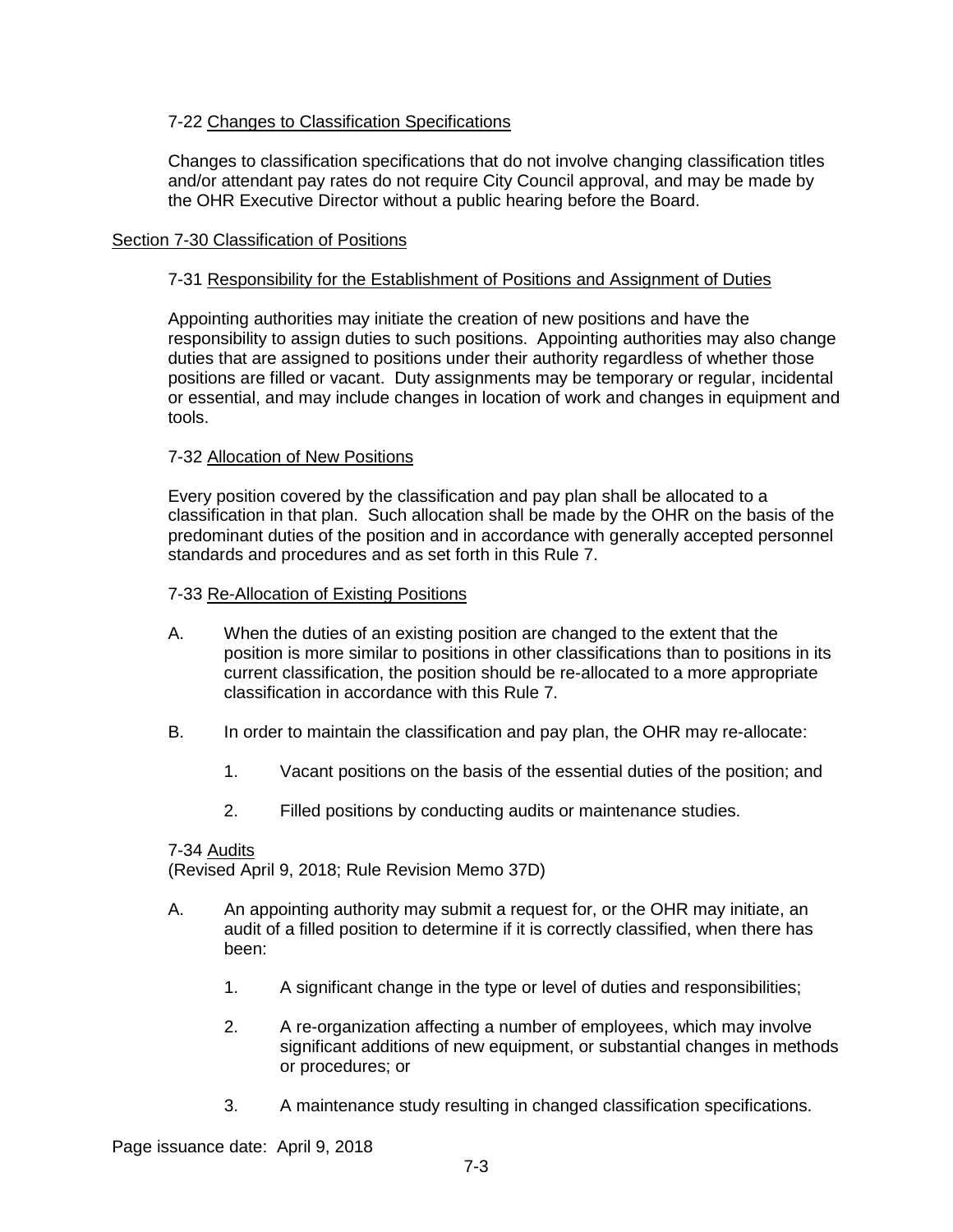- B. Appointing authorities are encouraged to submit audit requests to the OHR as soon as possible after the duties of a position have been permanently changed. Requests must be made using the OHR Request for Classification Consideration form.
- C. When an appointing authority requests re-allocation of a position to a supervisory or managerial classification from a classification that is not a supervisory or managerial classification:
	- 1. The audit request will not be accepted by the OHR until the incumbent has passed the applicable supervisor assessment and completed all required supervisor training courses; and
	- 2. The request shall include a list of the position numbers, classification titles, and names of subordinate staff.

(Revised September 21, 2017; Rule Revision Memo 29D)

- D. Audit requests will not be granted in the following situations:
	- 1. For limited positions that are not budgeted or not anticipated to be budgeted past the fiscal year in which the audit was requested;
	- 2. For on-call positions, unless re-allocation responsibility has been delegated to the appointing authority under the Progressive Classification Series Program;
	- 3. When there is a vacant position in the incumbent's work unit which is in the classification to which the audit request seeks to re-allocate the incumbent's position;
	- 4. For any positions currently included in a classification maintenance study, however an exception may be granted upon OHR Executive Director approval based on the circumstances surrounding the audit request;
	- 5. As an alternative to promotion; or
	- 6. As a substitute for disciplinary procedure.
- E. An employee may petition an appointing authority to reconsider a decision not to request an audit of the employee's position and may send a copy of the petition to the OHR Executive Director. The OHR may choose to initiate an audit or maintenance study if warranted under this Rule 7.
- F. Progressive Classification Series Program:
	- 1. A progressive classification series consists of classifications where the levels of the duties are different, but the types of duties and nature of the work are the same. A progressive classification series typically consists of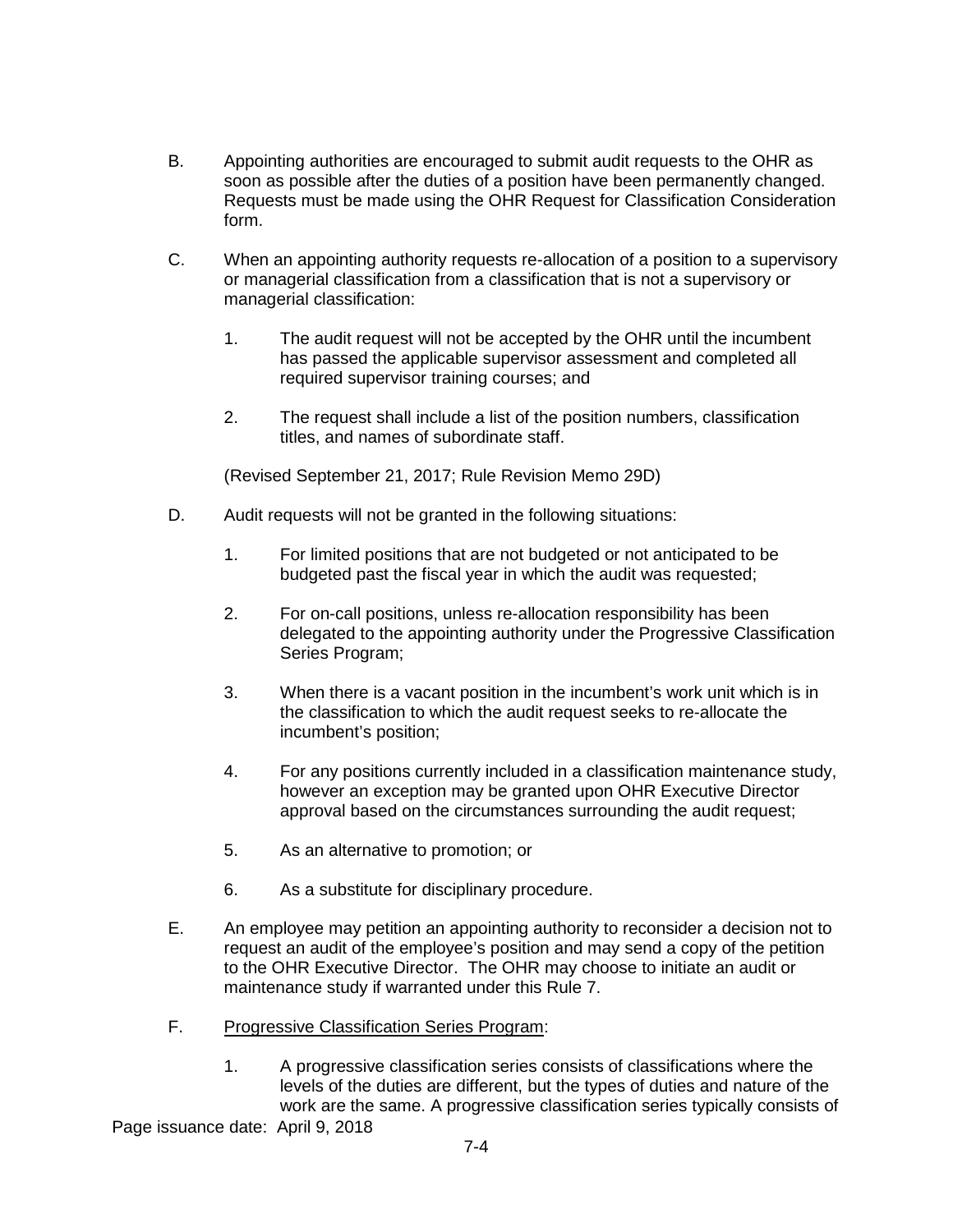and is intended for non-exempt entry and development levels. It is used to re-allocate an employee in the progressive series who is fully performing at the higher level and has met the requirements to progress to the next level in the progressive series. Not only must the re-allocation factors and specific criteria for classification re-allocation be met, but the higher-level duties must also be assigned.

- 2. Under the progressive classification series program, re-allocation responsibility is delegated by the OHR to an appointing authority. The OHR works with departments and agencies to develop appropriate reallocation factors and specific criteria (e.g., minimum time in position requirements) which appointing authorities and/or supervisors use to make classification re-allocation recommendations.
- 3. Appointing authorities may re-allocate employees within the progressive classification series once they meet criteria established by the appointing authority and agreed to in advance by the OHR. These criteria shall be reflected in the Progressive Classification Series Re-allocation Form developed by appointing authorities and the OHR for each classification in a progressive classification series. This form will be used to process re-allocations under this program.
- 4. Although an employee may meet the re-allocation factors and specific criteria reflected in the Progressive Classification Series Re-Allocation Form, appointing authorities reserve management discretion to delay reallocation within a progressive classification series until an employee's performance is deemed to be at least satisfactory and no coaching conversations or progressive discipline are in progress.
- 5. The OHR retains the responsibility of reviewing completed Progressive Classification Series Re-allocation Forms prior to processing a reallocation to ensure compliance with the pre-established criteria.

#### 7-35 Maintenance Studies

- A. The OHR may initiate and conduct maintenance studies, covering multiple positions in one or more classifications, in order to maintain the classification and pay plan.
- B. When an appointing authority creates a new position or changes the duties assigned to an existing position, those positions shall be allocated or re-allocated to the appropriate classification simultaneously with the implementation of the maintenance study whenever possible.

#### 7-36 Effect of Re-allocation on Incumbents

A. An employee whose position is re-allocated must meet the minimum education, experience, and licensure/certification requirements of the new classification. The OHR Executive Director may substitute other appropriate factors for the minimum education and experience requirements of the position, based on the

Page issuance date: April 9, 2018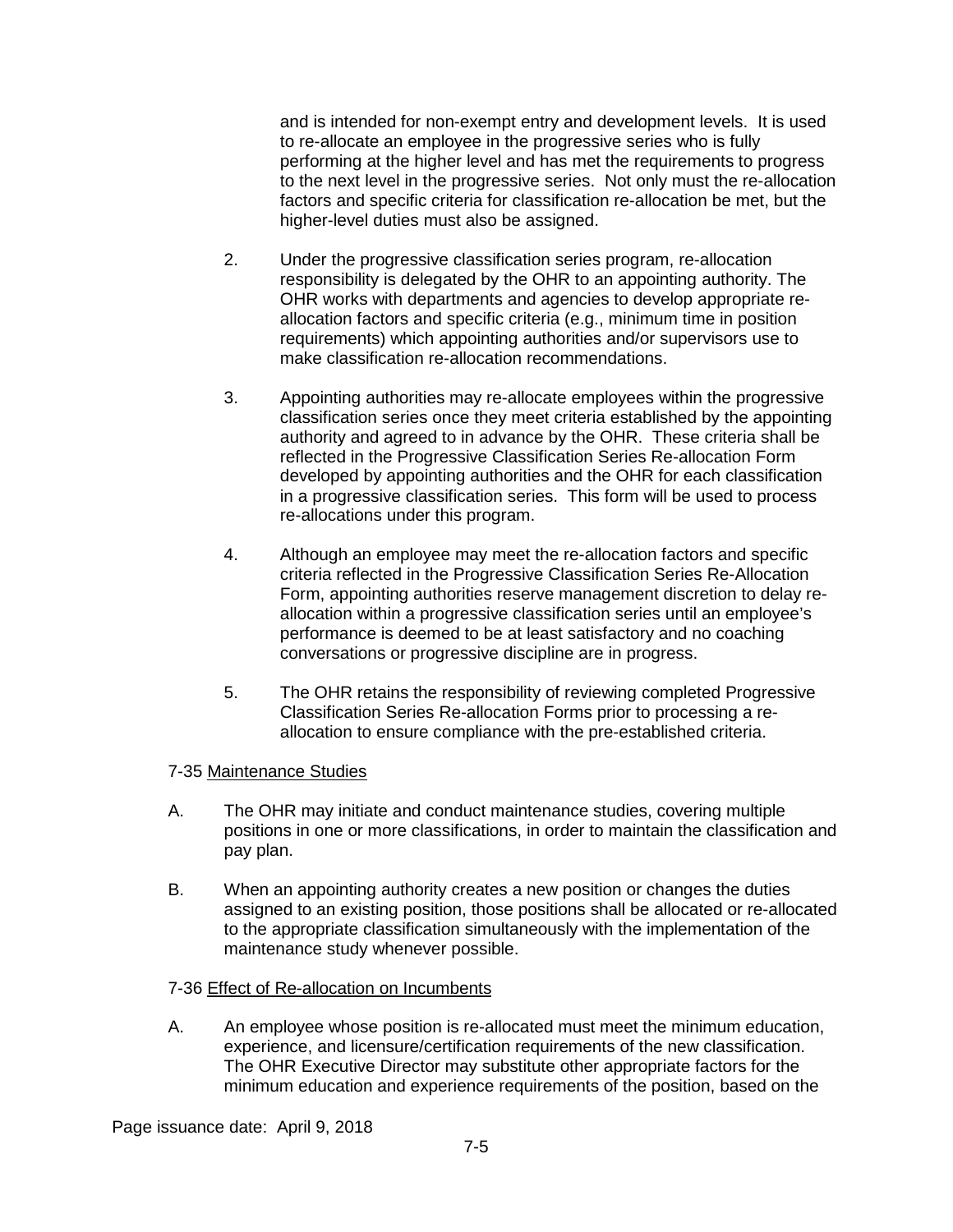circumstances presented by a particular situation, but may not make a substitution for licensure or certification requirements.

B. An incumbent with career status who has been found eligible to remain in the reallocated position shall acquire career status in the new classification as of the effective date of the re-allocation. If the incumbent has probationary status, the employee shall complete the remainder of such probationary period before attaining career status in the new classification.

# 7-37 Effective Dates

- A. If it is determined, as a result of an audit or maintenance study, that changes to the classification and pay plan are necessary, the effective date of any resulting changes to the classification and pay plan shall be the beginning of the first work week following approval by the Mayor or by the City Council over the Mayor's veto. Provisional classifications resulting from changes to the classification and pay plan may be used upon approval by the Board, but use for longer than six months is contingent upon City Council approval.
- B. If a position is to be re-allocated as a result of an audit or maintenance study without requiring changes to the classification and pay plan, the effective date shall be the beginning of the first work week following the classification decision by the OHR.
- C. If a position is to be re-allocated under the progressive classification series program, the effective date shall be the beginning of the first work week following the date of the appointing authority's signature on the Progressive Classification Series Re-allocation Form.

# Section 7-40 Requests for Administrative Review

An appointing authority may ask the OHR Executive Director for an administrative review of a classification decision within ten (10) calendar days of the date of notice of the audit or maintenance study results. The OHR Executive Director or designee shall review the decision and provide a written response to the appointing authority.

# Section 7-50 Compensation Policy

The policy of the City and County of Denver is to provide generally prevailing compensation to City employees as provided by the City Charter and the Denver Revised Municipal Code ("DRMC"). This compensation policy is designed to attract, retain and motivate employees in order to support and reinforce the City's vision, values, and strategic business goals. To implement this compensation policy the Office of Human Resources ("OHR") will:

- A. Perform market surveys to ensure the City's external market competitiveness;
- B. Provide like pay for like work within classifications; and
- C. Utilize pay for performance plans.

Page issuance date: April 9, 2018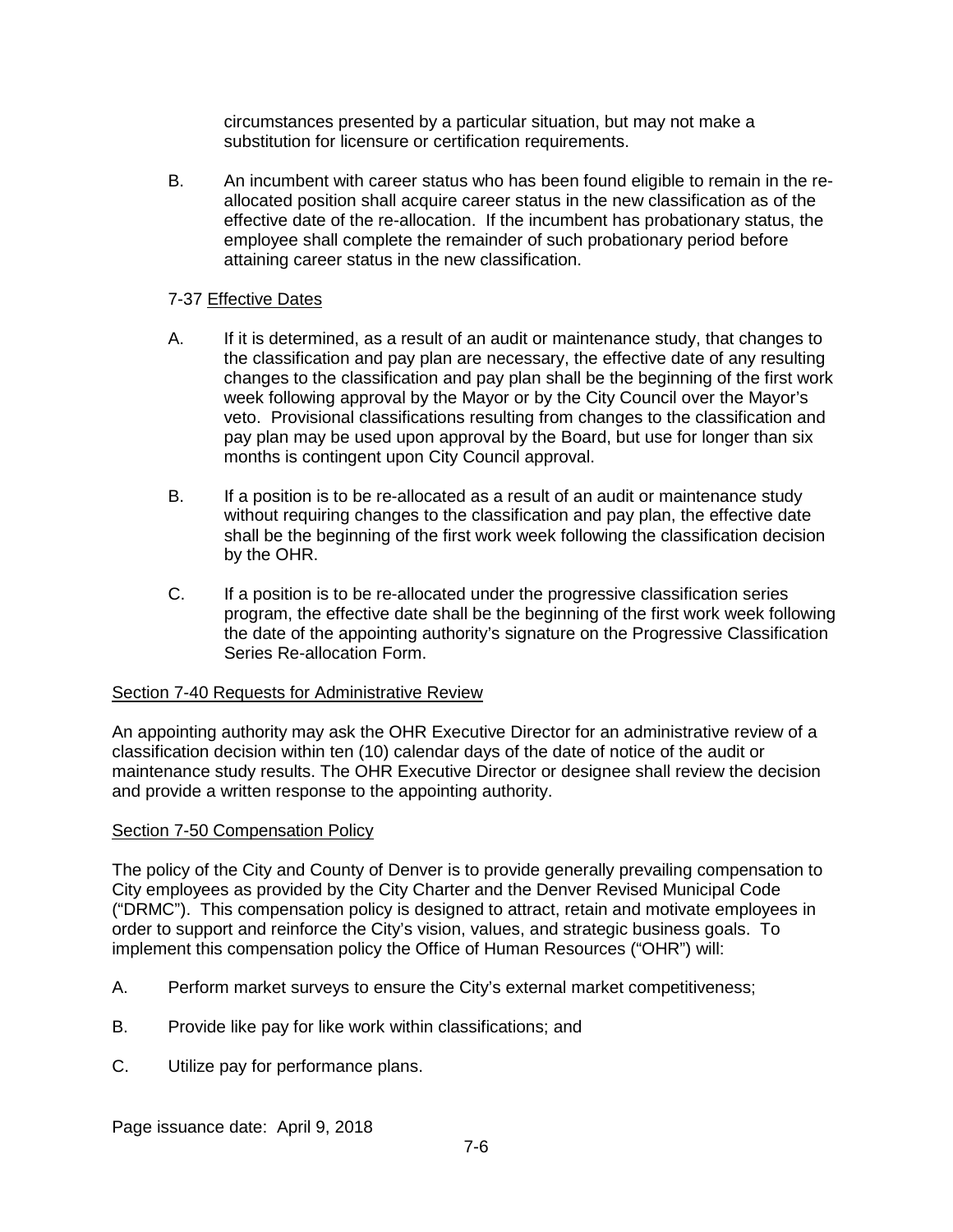# Section 7-60 Establishing and Maintaining Pay Schedules (Revised May 31, 2017; Rule Revision Memo 27D)

- A. The OHR shall establish the following pay schedules in order to facilitate the City's compensation policy:
	- 1. Non-exempt salary schedules: applicable to those classifications not exempt from overtime pursuant to the provisions of the Fair Labor Standards Act (FLSA);
	- 2. Community rate schedule: applicable to certain classifications comprised solely of on-call positions used on a seasonal basis or in the sports and entertainment field which do not have traditional year-round or seasonal schedules. These classifications are non-exempt under the FLSA;
	- 3. Training and intern schedule: applicable to trainee or intern classifications. These are single rate classifications that do not have ranges; and
	- 4. Exempt salary schedules: applicable to those classifications exempted from overtime under the FLSA.
- B. Each occupational group shall have one or more of these pay schedules assigned to it as appropriate.
- C. Classifications shall be assigned to a pay grade within the appropriate pay schedule.

# Section 7-70 Pay and Benefit Survey Process

# 7-71 Establishing Pay for Classifications

- A. The pay for a classification shall be set at generally prevailing rates of pay for comparable jobs using the market survey process described below.
- B. The OHR shall perform an annual market analysis to determine what pay survey adjustments, if any, should be recommended for occupational groups and/or classifications covered by the classification and pay plan (as defined in this Rule 7).
- C. If market survey data are inadequate or inappropriate for a statistical analysis, pay for a classification will be determined based on internal relationship comparisons to other City and County of Denver classifications according to practices established by the OHR (see Appendix).

# 7-72 Market Surveys

In order to provide generally prevailing compensation to employees, the OHR shall use market surveys which include a sample of public and private sector employers and jobs throughout the local market or other appropriate geographical areas.